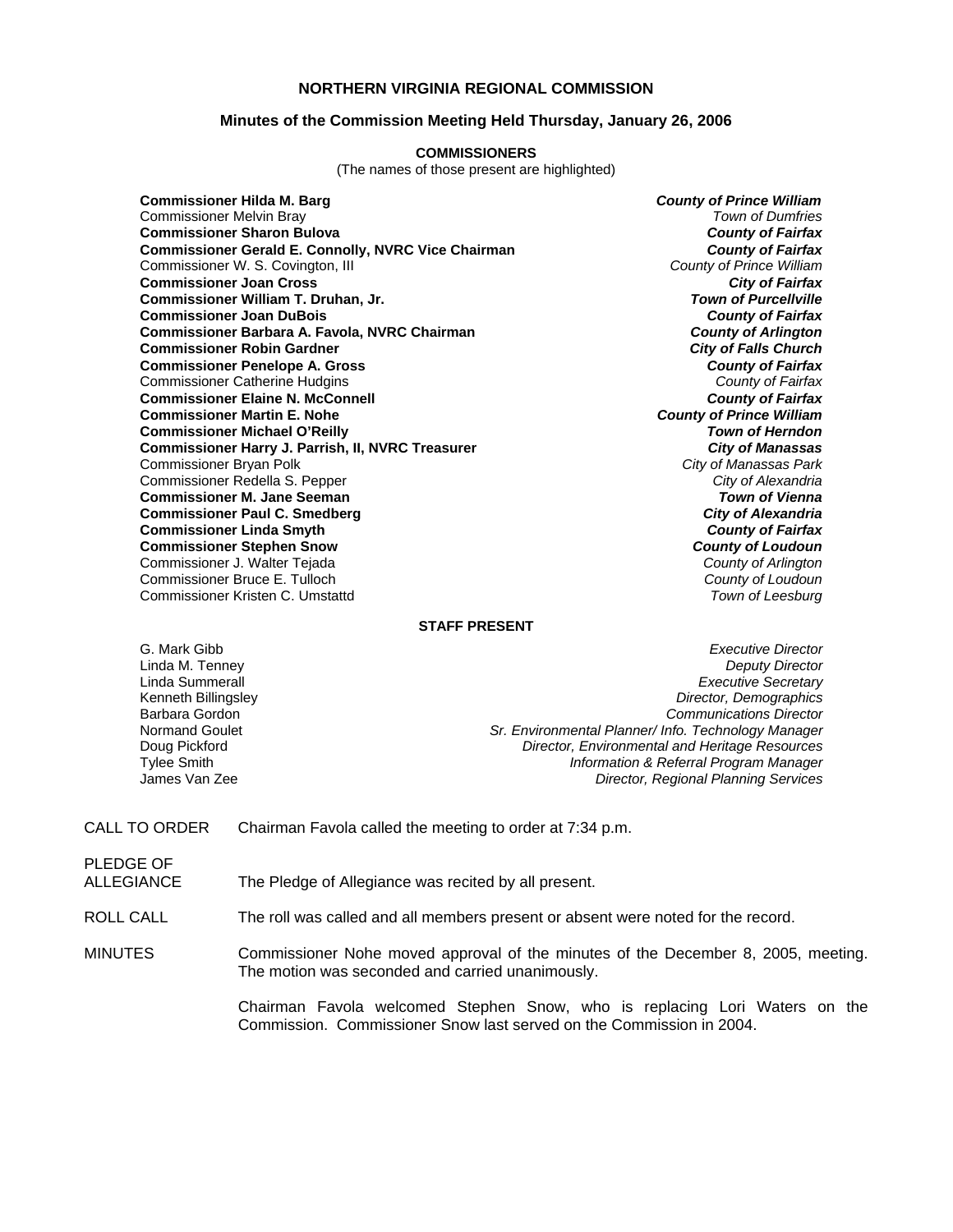| Summary Minutes of the Commission<br>January 26, 2006<br>Page 2<br>211: UNIVERSAL<br><b>HUMAN SERVICES</b> |                                                                                                                                                                                                                                                                                                                                                                                                                                                                                                                                                                                                                                                         |
|------------------------------------------------------------------------------------------------------------|---------------------------------------------------------------------------------------------------------------------------------------------------------------------------------------------------------------------------------------------------------------------------------------------------------------------------------------------------------------------------------------------------------------------------------------------------------------------------------------------------------------------------------------------------------------------------------------------------------------------------------------------------------|
| <b>INFORMATION &amp;</b><br><b>REFERRAL</b>                                                                | Mr. Gibb introduced Tylee Smith, NVRC's Information & Referral Program Manager.<br>Ms. Smith is the person responsible for the Quick Guide as well as other human services<br>products.                                                                                                                                                                                                                                                                                                                                                                                                                                                                 |
| <b>Tylee Smith</b>                                                                                         | Ms. Smith noted it was two years ago when she first informed the Commission about 211,<br>a universal phone number for human services information and referral. In most states, 211<br>is built on the existing Information & Referral (I&R) network. The District of Columbia has<br>had 211 since October 2004.                                                                                                                                                                                                                                                                                                                                       |
|                                                                                                            | On February 10, 2006, 211 will be activated statewide in Virginia with the exception of<br>Northern Virginia. Northern Virginia is still in the planning process to identify a regional I&R<br>center; NVRC has received \$12,000 in planning funds. Additionally, Northern Virginia<br>would want to coordinate with the District and suburban Maryland by using common<br>operating procedures.                                                                                                                                                                                                                                                       |
|                                                                                                            | There is a \$1.7 million budget amendment for 211 before the General Assembly. Northern<br>Virginia is asking for additional funding. Ms. Smith directed the Commissioners' to the<br>chart titled "Northern Virginia I&R: Snapshot as of January 1, 2006," which shows the<br>Northern Virginia regional investment is over \$1,000,000. She also pointed out a January<br>26, 2006, memorandum from the Northern Virginia Human Service Officials (HSOs) to the<br>Northern Virginia Chief Administrative Officers, wherein the HSOs recommend the decision<br>on delivery of 211 services should only be made after the funding issues are resolved. |
|                                                                                                            | The question before the Commission is whether NVRC and the localities should pursue a<br>role in 211 or leave it up to the state.                                                                                                                                                                                                                                                                                                                                                                                                                                                                                                                       |
| questions and                                                                                              |                                                                                                                                                                                                                                                                                                                                                                                                                                                                                                                                                                                                                                                         |
| answers                                                                                                    | Commissioner Connolly moved that the Commission go on record as supporting 211 but<br>only if state funding for this project is provided.                                                                                                                                                                                                                                                                                                                                                                                                                                                                                                               |
|                                                                                                            | Commissioner Nohe expressed concern that when 211 is publicized, the call volume will<br>increase, putting additional demand on the staff and on resources. Ms. Smith said other<br>parts of Virginia have seen an increase in demand on ecumenical agencies for food and<br>emergency rent assistance.                                                                                                                                                                                                                                                                                                                                                 |
|                                                                                                            | The Commissioners agreed that Sen. Houck, the patron of the budget amendment, should<br>be made aware of the necessity for adequate monetary commitment from the state.                                                                                                                                                                                                                                                                                                                                                                                                                                                                                 |
|                                                                                                            | CONSENT AGENDA Commissioner Connolly moved approval of the Consent Agenda, consisting of the items<br>outlined below. The motion was seconded and carried unanimously.                                                                                                                                                                                                                                                                                                                                                                                                                                                                                  |
| А.                                                                                                         | October, November and December 2005 Financial Reports                                                                                                                                                                                                                                                                                                                                                                                                                                                                                                                                                                                                   |
| В.                                                                                                         | Resolution No. P06-12: FY 2005 Audited Statements                                                                                                                                                                                                                                                                                                                                                                                                                                                                                                                                                                                                       |
| <b>EXECUTIVE</b><br><b>DIRECTOR'S</b>                                                                      |                                                                                                                                                                                                                                                                                                                                                                                                                                                                                                                                                                                                                                                         |
| <b>REPORT</b><br>А.                                                                                        | Mr. Gibb reported on the Patriot Challenge 2 emergency response training exercise,<br>highlighted in the monthly Program Highlights. NVRC staff has been responsible for<br>providing support and participation for this project.                                                                                                                                                                                                                                                                                                                                                                                                                       |
| В.                                                                                                         | Mr. Gibb called attention to Resolution No. P06-13, distributed by staff. The federal Office<br>of Juvenile Justice and Prevention (OJJDP) is awarding NVRC \$28,828 to conduct the first<br>phase of the Northern Virginia Regional Gang Assessment. This will be the first project                                                                                                                                                                                                                                                                                                                                                                    |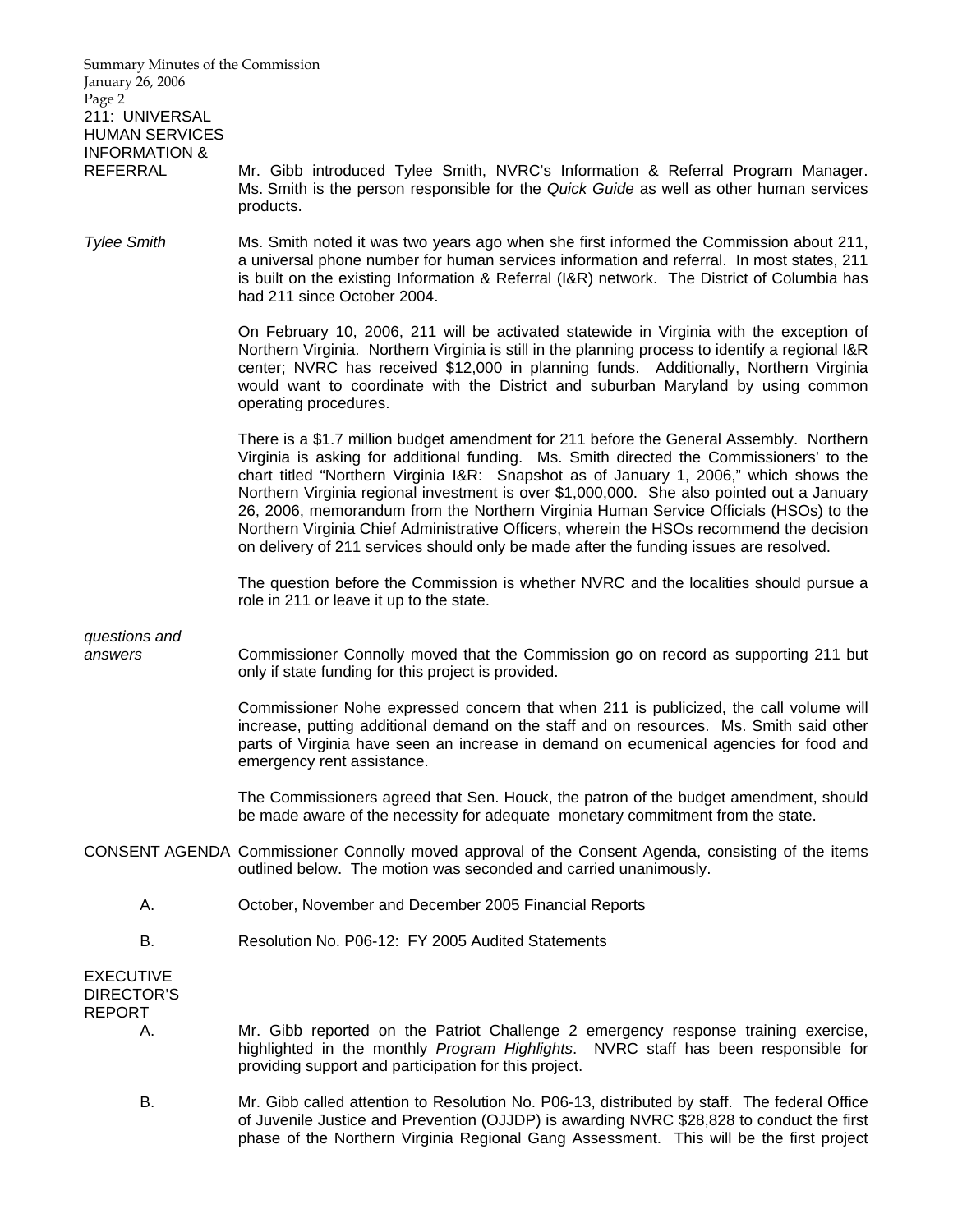nationally that will attempt to apply the OJJDP Comprehensive Gang Assessment Model in a multi-jurisdictional setting.

 Commissioner Gross moved adoption of Resolution No. P06-13 and the motion was seconded.

 Ken Billingsley, NVRC's Director of Demographics, explained that phase one is an exploratory stage of data collection. When the data has been analyzed staff will know what can be produced. The data will come from both the police departments and the public schools systems. The second phase will include data from the service providers and courts.

 Commissioners expressed concern over duplicating services, generating another report that may not be acted upon and the sensitivity of the data. Mr. Gibb advised the members that staff have been working with the jurisdictions' gang coordinators on this project. Commissioner Gross stated that information sharing on this problem has been problematic and she favors the OJJDP grant. Commissioner Smedberg concurred with that assessment.

Resolution No. P06-13 was unanimously adopted.

- C. Mr. Gibb advised the members that the Virginia Association of Planning District Commissions (VAPDC) holds its winter meeting in Richmond on January 30 and 31. Governor Kaine will be the keynote speaker with several members of his cabinet also speaking.
- D. Mr. Gibb distributed the chart of Local and State Funding Contribution to NVRC 1978 to 2006, which he had earlier emailed to the members. There has been a steady decrease in state funding for several years.
- E. NVRC staff will meet with Ft. Belvoir officials on February 7 to discuss a charrette. Commissioner McConnell reported her understanding that the federal government has taken over the Ft. Belvoir planning from the Army, and a Fairfax County task force is holding meetings on this issue.
- F. Mr. Gibb said he would like to sign a letter of intent with the landlord for the additional office space. Commissioner Cross moved approval and the motion was seconded.
- G. NVRC has been informed that VDH does not have the \$200,000 to contribute to operation of Whitman-Walker Clinic of Northern Virginia because it is not in the Governor's budget. Commissioner Connolly said the solution is to have a member of the General Assembly offer a budget amendment. Commissioners Parrish, Smedberg and DuBois offered to speak to Senator Colgan and Delegate Callahan.

# CHAIRMAN'S<br>REPORT

Resolution No. P16-14 was distributed. The Hearing Examiner of the State Corporation Commission has ruled that the W&OD corridor must be considered as an alternative for Virginia Dominion Power's new transmission line between the Pleasant View Substation near Leesburg and the Town of Purcellville. The Northern Virginia Regional Park Authority requests that NVRC once again go on record opposing this siting.

 Commissioner Smyth moved that Resolution No. P14-06 be amended to say that "many governing bodies comprising Northern Virginia have passed resolutions opposing the construction of the transmission line within the W&OD Trail corridor" and moved adoption. The motion was seconded and carried unanimously. The members agreed a letter stating the Commission's opposition should be sent to the SCC as well as to the Governor.